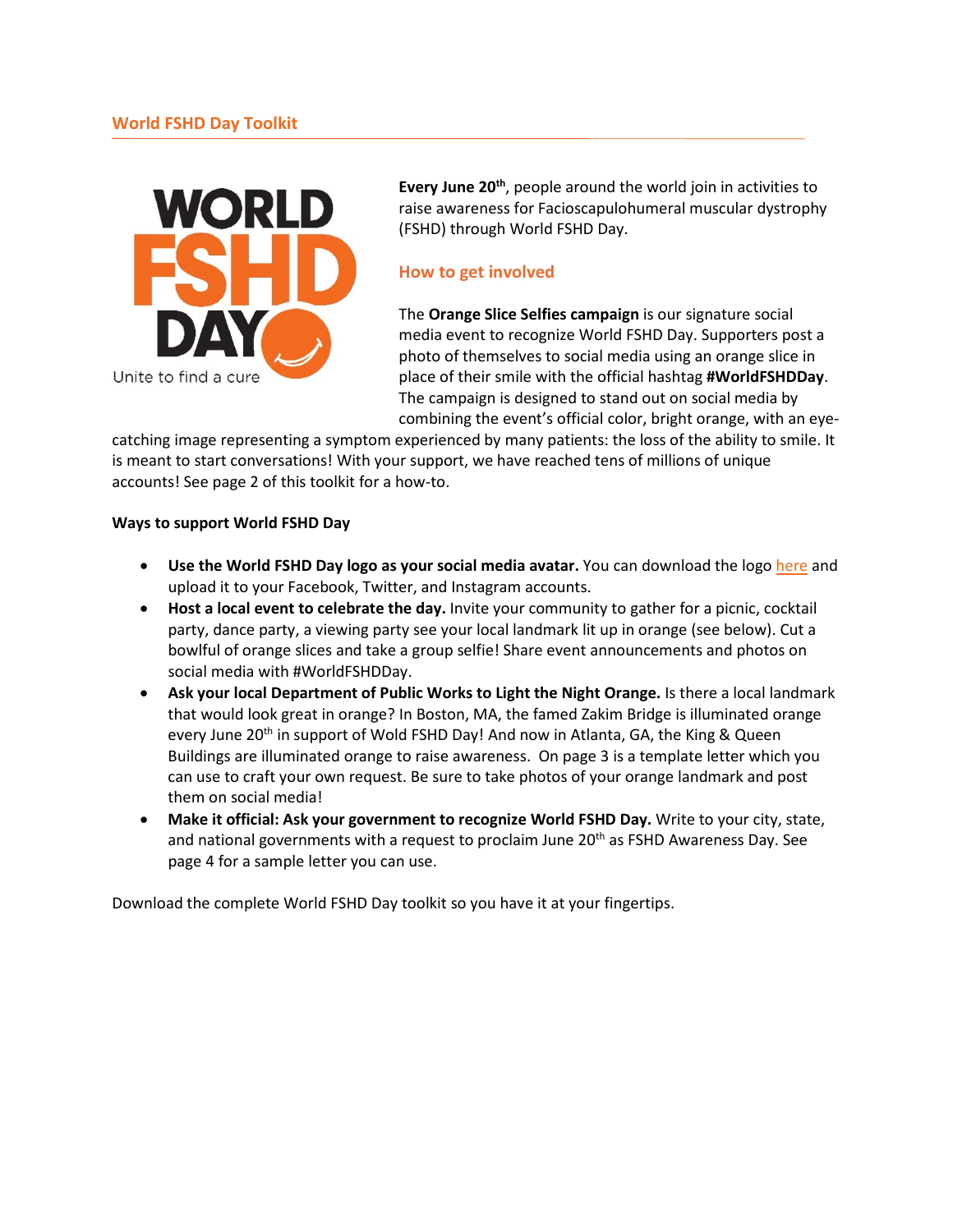# **Orange Slice Selfies**

### **What is an Orange Slice Selfie and how do I do it?**

Slice, smile and snap! Taking part in our Orange Slice Selfie campaign is just that simple. Though each selfie includes the classic orange slice in place of a smile, what makes each one special is what you add to it. Grab your friends, family or pets and help us to bring awareness to FSHD and the FSHD Society. Don't forget to include #WorldFSHDDay in your post!



### **How do I share my Orange Slice Selfie on social media?**

Now that you've got your Orange Slice Selfie photo ready, what is the best way to share your photo? We've included sample posts below to help. Don't forget to tag your friends, the FSHD Society and include our official hashtag, #WorldFSHDDay!

#### **Facebook/ Instagram Post Suggestions**

- Save the date! June 20, is World FSHD Day! The day serves to gather individuals with FSHD, their families and supporters to raise awareness to the disease. To learn more, check out <https://www.fshdsociety.org/world-fshd-day/>
- On June 20, I'm raising awareness for World FSHD Day by sharing an Orange Slice Selfie! Share a photo of your Orange Slice Selfie to show your support to #WorldFSHDDay & the @FSHDSociety
- Today is #WorldFSHDDay! To unite our community & raise awareness to the disease, I'm sharing my Orange Slice Selfie. Join me by sharing yours or by making a donation to the @FSHDSociety

### **Twitter Post Suggestions**

- Save the date- 6/20 is #WorldFSHDDay! Help us raise awareness for #FSHD & the @FSHDSociety across the globe.
- I will be taking my Orange Slice Selfie this #WorldFSHDDay to raise awareness for #FSHD on 6/20. Share your smile w/ the @FSHDSociety & make a donation today!
- Did you know #FSHD impacts 870K people worldwide? I'm sharing my Orange Slice Selfie on 6/20 to raise awareness for #WorldFSHDDay & ask you to do the same!
- Today is #WorldFSHDDay, take your Orange Slice Selfie & support the @FSHDSociety!
- It's #WorldFSHDDay! I'm sharing my Orange Slice Selfie to raise awareness & ask that you join me. To learn more & donate, check ou[t https://www.fshdsociety.org/make-a-donation/](https://www.fshdsociety.org/make-a-donation/)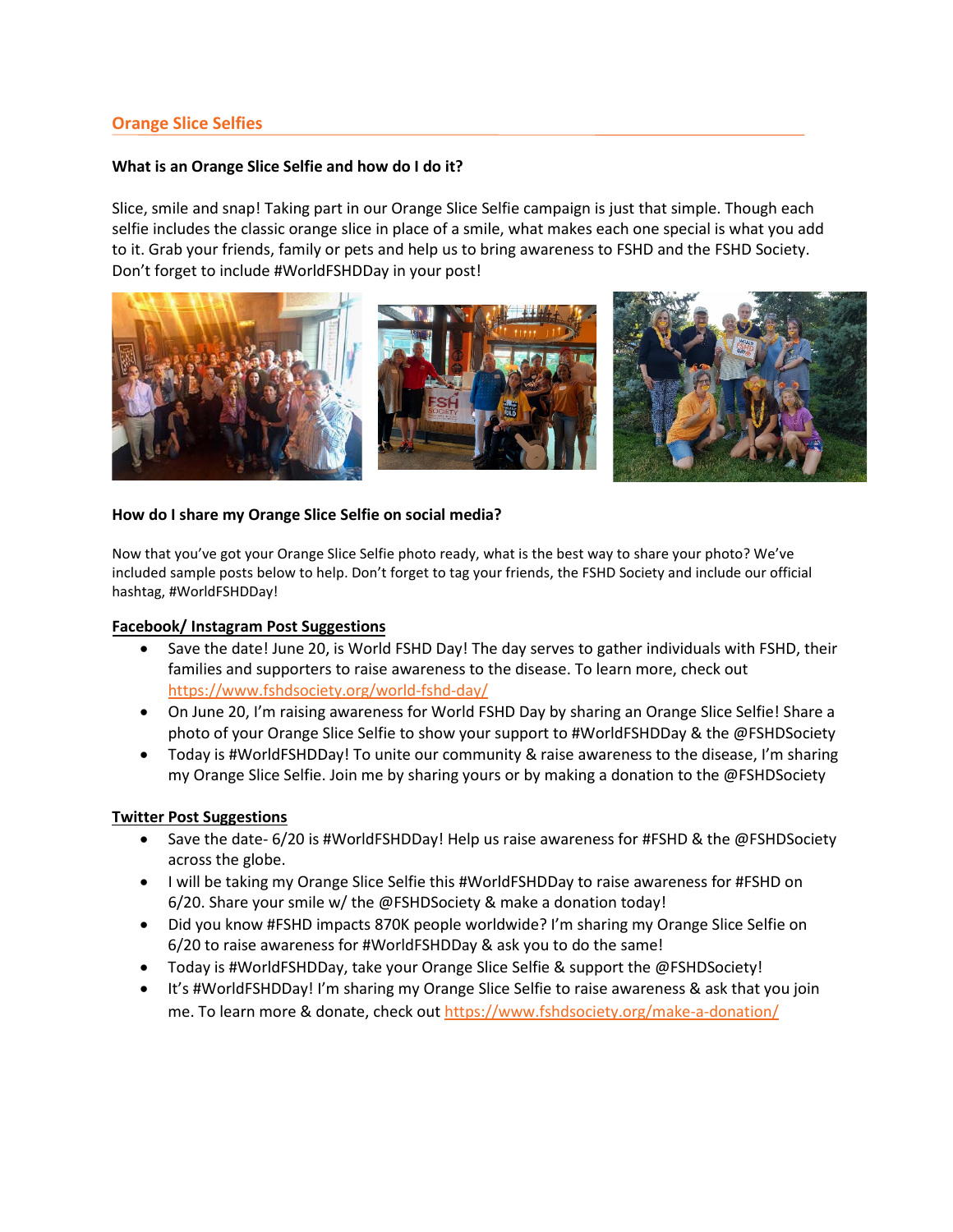# **Light the Night Orange - sample letter**

*NAME ADDRESS OF LOCAL PUBLIC WORKS OFFICE*

Dear *NAME*,

My name is *NAME* and I serve as *TITLE/MEMBER NAME* of the FSH Society. I am writing to ask for a very special favor—to light up *NAME of BUILDING/LANDMARK* orange this June 20<sup>th</sup> in honor of World FSHD Day, to recognize patients and families around the world who are affected by Facioscapulohumeral muscular dystrophy (FSHD).

FSHD is the most common form of muscular dystrophy, causing progressive skeletal muscle loss. It affects families in our community and almost a million people worldwide. There is no cure yet, but thanks to recent advances in research, we hope treatments will be developed soon. That's why raising community awareness is so important. We want families living with FSHD to know *they are not alone*.

We would greatly appreciate for World FSHD Day to serve as an opportunity to spread awareness of FSHD, especially in *CITY*. To that end, we would like to ask that you to kindly arrange for *LANDMARK* **to be lit orange on the night of June 20th, the official color for World FSHD Day.**

If you can accommodate our request, we will promote it through a worldwide social media campaign, sharing images of *LANDMARK* in the World FSHD Day colors over Facebook, Instagram and Twitter. This would be an incredibly powerful way to rally our community, with *LANDMARK* giving visibility to FSHD on a scale that we have never had before.

For more information, please visi[t https://www.fshdsociety.org/.](https://www.fshdsociety.org/) We hope that you will consider standing with FSHD patients, especially right here in *CITY*, by lighting *BUILDING* orange in their honor this June 20<sup>th</sup>.

Sincerely,

*NAME*

### **If a landmark will be lit orange, what now?**

- Tell local media and social media influencers about it.
- **Facebook Suggestions**
	- o On June 20, *CITY* is raising awareness for World FSHD Day by lighting *BUILDING* orange! Stop by at *TIME* to share a photo.
	- o Today is #WorldFSHDDay! To unite our community & raise awareness, *BUILDING* will be lit orange for those with FSHD. Stop by to share a photo for #WorldFSHDDay!
- **Twitter Suggestions**
	- o *BUILDING* will be lighting up orange to recognize #WorldFSHDDay on 6/20! Stop by & share a photo to show support
	- o DYK: #FSHD affects 870K people worldwide? *BUILDING* will be lighting the night orange on 6/20 to raise awareness for #WorldFSHDDay!
	- o Today is #WorldFSHDDay! *BUILDING* is lighting the night orange in celebration, be sure to share a photo!